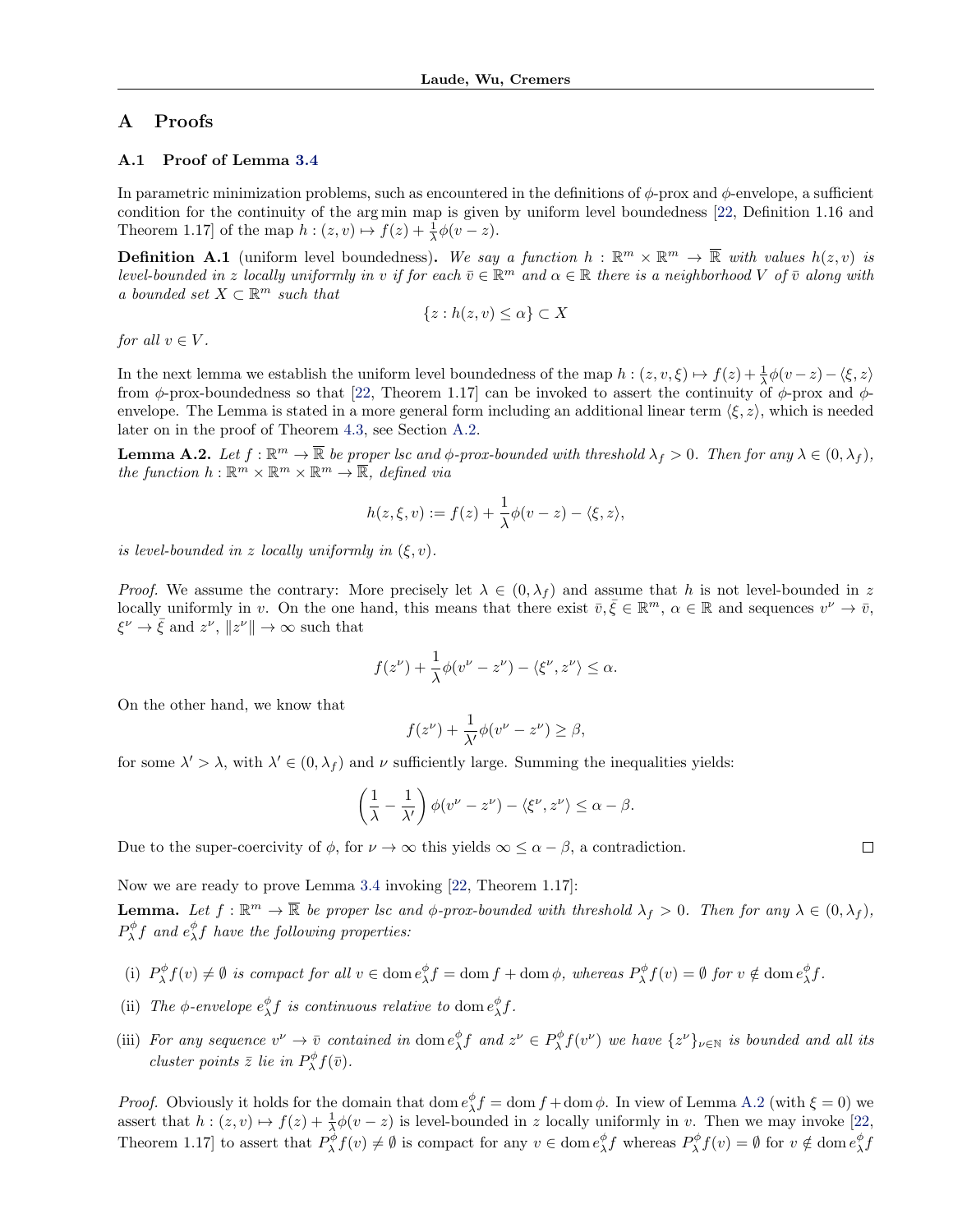<span id="page-1-0"></span>and in addition for any  $\bar{v} \in \text{dom } e_{\lambda}^{\phi} f$  and any sequence  $z^{\nu} \in P_{\lambda}^{\phi} f(v^{\nu})$  with  $v^{\nu} \to \bar{v}$  contained in dom  $e_{\lambda}^{\phi} f$ , that  $\{z^{\nu}\}_{\nu \in \mathbb{N}}$  is bounded. Furthermore, as  $\phi$  is continuous relative to its domain, we know for some  $\bar{z} \in P^{\phi}_{\lambda} f(\bar{v})$  that  $h(\bar{z}, \cdot)$  is continuous relative to  $\bar{z}$  + dom  $\phi$  containing  $\bar{v}$ . Through [\[22,](#page-5-0) Theorem 1.17] all cluster points of the sequence  $z^{\nu} \in P^{\phi}_{\lambda} f(v^{\nu})$  lie in  $P^{\phi}_{\lambda} f(\bar{v})$  and  $e^{\phi}_{\lambda} f(v^{\nu}) \to e^{\phi}_{\lambda} f(\bar{v})$  and therefore  $e^{\phi}_{\lambda} f$  is continuous at  $\bar{v}$  relative to  $\frac{d}{dx} \int f$ . Since this holds for all  $\bar{v} \in \text{dom } e^{\phi}_{\lambda} f$ ,  $e^{\phi}_{\lambda} f$  is continuous relative to dom  $e^{\phi}_{\lambda} f$ .  $\Box$ 

## A.2 Proof of Theorem [4.3](#page-0-0)

In order to prove the desired statement we need the following intermediate result. For the sake of notational convenience recall the notion of Bregman distances as a short-hand notation for  $\phi(w') - \phi(w) - \langle \nabla \phi(w), w' - w \rangle$ : **Definition A.3** (Bregman distance). The  $\phi$ -induced Bregman distance  $B_{\phi}: \mathbb{R}^m \times \mathbb{R}^m \to \overline{\mathbb{R}}$  is defined by

$$
B_{\phi}(w', w) = \begin{cases} \phi(w') - \phi(w) - \langle \nabla \phi(w), w' - w \rangle & \text{if } w \in \text{int}(\text{dom }\phi) \\ +\infty & \text{otherwise.} \end{cases}
$$
(19)

**Lemma A.4.** Let  $f : \mathbb{R}^m \to \overline{\mathbb{R}}$  proper lsc and  $\phi$ -prox-bounded with threshold  $\lambda_f$ . In addition assume that  $f$  is *finite and prox-regular at*  $\bar{z}$  *for*  $\bar{y} \in \partial f(\bar{z})$  *such that the subgradient inequality* [\(11\)](#page-0-0) *is satisfied by constants*  $r > 0$  $and \epsilon > 0$  and let  $\bar{v} \in \bar{z} + \text{dom }\phi$ . Then the following inequality holds for all  $z \in \mathbb{R}^m$  and  $r_1 \ge \max\{r, \lambda_f^{-1}\}\$ *suciently large:*

$$
f(z) \ge f(\bar{z}) + \langle \bar{y}, z - \bar{z} \rangle - r_1 B_{\phi(\bar{v}-\cdot)}(z, \bar{z}). \tag{20}
$$

*Proof.* By prox-regularity of f we know there exist  $r > 0$  and  $\epsilon > 0$  such that the subgradient inequality

$$
f(z) \ge f(\bar{z}) + \langle \bar{y}, z - \bar{z} \rangle - \frac{r}{2} ||z - \bar{z}||^2,
$$
\n(21)

holds for  $\|z - \bar{z}\| < \epsilon$ . By Assumption (A3) and [\[4,](#page-5-0) Proposition 2.10] we have that

$$
B_{\phi(\bar{v}-\cdot)}(z,\bar{z}) = \phi(\bar{v}-z) - \phi(\bar{v}-\bar{z}) + \langle \nabla\phi(\bar{v}-\bar{z}), z-\bar{z}\rangle \ge \frac{\mu}{2}||z-\bar{z}||^2,\tag{22}
$$

for some  $\mu > 0$ . Summing (21) and (22) yields (20), which holds for any *z* with  $\|z - \bar{z}\| < \epsilon$  and  $r_1 \ge \frac{r}{\mu}$ . To show the assertion we prove that (20) also holds for any *z* with  $\|z - \bar{z}\| \ge \epsilon$  for  $r_1 \ge \max\{\frac{r}{\mu}, \lambda_f^{-1}\}\$  sufficiently large. By  $\phi$ -prox-boundedness it holds for  $\lambda \in (0, \lambda_f)$  and  $\bar{v} \in \text{dom } e^{\phi}_{\lambda} f$  that  $+\infty > e^{\phi}_{\lambda} f(\bar{v}) > -\infty$ . We have

$$
f(z) \ge e_{\lambda}^{\phi} f(\bar{v}) - \frac{1}{\lambda} \phi(\bar{v} - z), \tag{23}
$$

showing, that the desired inequality (20) is implied by

$$
e_{\lambda}^{\phi} f(\bar{v}) - \frac{1}{\lambda} \phi(\bar{v} - z) \ge f(\bar{z}) + \langle \bar{y}, z - \bar{z} \rangle - r_1 B_{\phi(\bar{v} - \cdot)}(z, \bar{z}),
$$

which is equivalent to

$$
(r_1 - \lambda^{-1})B_{\phi(\bar{v}-\cdot)}(z,\bar{z}) \ge f(\bar{z}) - e_{\lambda}^{\phi}f(\bar{v}) + \langle \bar{y}, z - \bar{z} \rangle + \frac{1}{\lambda}\phi(\bar{v}-\bar{z}) - \frac{1}{\lambda}\langle \nabla \phi(\bar{v}-\bar{z}), z - \bar{z} \rangle,
$$

and (using Cauchy-Schwarz) implied by

$$
(r_1 - \lambda^{-1}) \frac{B_{\phi(\bar{v}-\cdot)}(z,\bar{z})}{\|z-\bar{z}\|} \ge \frac{f(\bar{z}) - e^{\phi}_{\lambda} f(\bar{v}) + \frac{1}{\lambda} \phi(\bar{v}-\bar{z})}{\|z-\bar{z}\|} + \|\bar{y} - \lambda^{-1} \nabla \phi(\bar{v}-\bar{z})\|.
$$
 (24)

Due to the super-coercivity of  $\phi$  (24) holds for *z* with  $\|z-\overline{z}\| \geq \gamma$  for some  $\gamma > 0$  sufficiently large. To make (24) also hold for *z* with  $\epsilon \leq ||z - \bar{z}|| < \gamma$  we can choose  $r_1 > \max\{r, \lambda_f^{-1}\}\$  sufficiently large as  $B_{\phi(\bar{v}-\cdot)}(z, \bar{z})$  is bounded away from zero, due to the strict convexity of  $\phi(\bar{v} - \cdot)$ .

Throughout the proof we work with graphical localizations of set-valued mappings *F*, which are constructed graphically by intersecting the graph of *F* with some neighborhood of some reference point  $(\bar{z}, \bar{y}) \in \text{gph } F$ :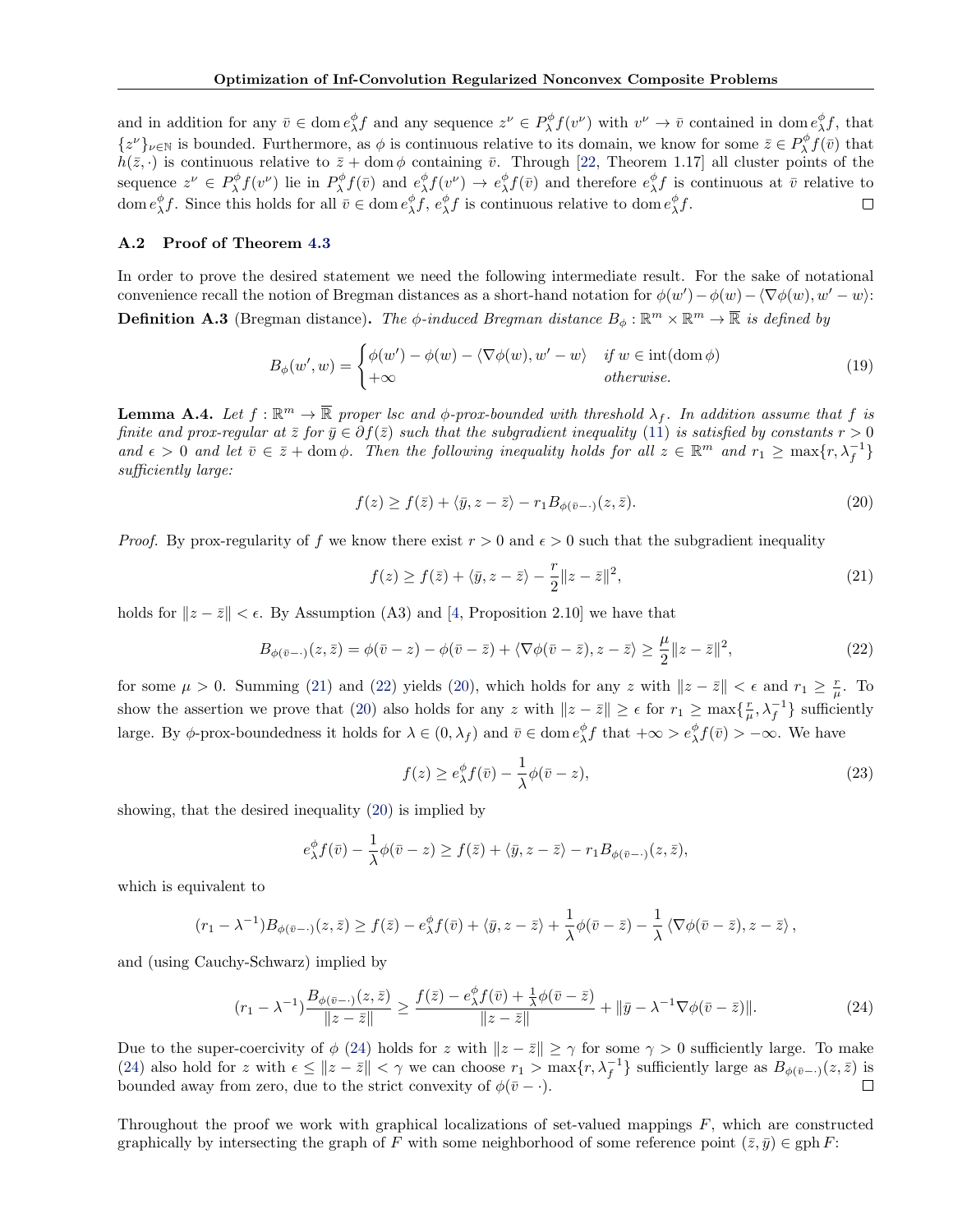<span id="page-2-0"></span>**Definition A.5** (graphical localization). For  $F : \mathbb{R}^m \implies \mathbb{R}^n$  and a pair  $(\bar{z}, \bar{y}) \in \text{gph } F$ , a graphical localization *of*  $F$  at  $\overline{z}$  *for*  $\overline{y}$  *is a set-valued mapping*  $T$  *such that* 

$$
\mathrm{gph}\, T = (U\times V)\cap \mathrm{gph}\, F
$$

*for some neighborhoods*  $U$  *of*  $\overline{z}$  *and*  $V$  *of*  $\overline{y}$ *, so that* 

$$
T(z) := \begin{cases} F(z) \cap V & \text{if } z \in U, \\ \emptyset & \text{otherwise.} \end{cases}
$$
 (25)

In the proof of Theorem [4.3,](#page-0-0) we shall invoke the following generalized implicit function theorem specialized from [\[11,](#page-5-0) Theorem 2B.7], originally due to Robinson [\[20\]](#page-5-0) for analyzing the solutions of parametric variational inequalities.

**Theorem A.6** (generalized implicit function theorem). *Consider a function*  $G : \mathbb{R}^m \times \mathbb{R}^m \to \mathbb{R}^m$  and a set-valued  $map T : \mathbb{R}^m \rightrightarrows \mathbb{R}^m$  *with*  $(\bar{v}, \bar{z}) \in \text{int dom } G$  *and*  $0 \in G(\bar{v}, \bar{z}) + T(\bar{z})$ *, and suppose that* 

$$
\widehat{\text{lip}}_{v}(G; (\bar{v}, \bar{z})) := \limsup_{\substack{v, v' \to \bar{v} \\ z \to \bar{z} \\ v \neq v'}} \frac{\|G(v, z) - G(v', z)\|}{\|v - v'\|} \le \gamma < \infty.
$$

*Let*  $H: \mathbb{R}^m \to \mathbb{R}^m$  *be a strict estimator of G w.r.t. z uniformly in v at*  $(\bar{v}, \bar{z})$  *with constant*  $\mu$ *, i.e.,* 

$$
\overline{\text{lip}}_z(e; (\overline{v}, \overline{z})) \le \mu < \infty \quad \text{for } e(v, z) = G(v, z) - H(z).
$$

*Suppose that*  $(H+T)^{-1}$  *has a Lipschitz continuous single-valued localization around* 0 *for*  $\overline{z}$  *with modulus*  $\kappa$  *and*  $\kappa\mu < 1$ *. Then the solution mapping* 

$$
S: v \in \mathbb{R}^m \mapsto \{z \in \mathbb{R}^m : 0 \in G(v, z) + T(z)\}
$$

*has a Lipschitz continuous single-valued localization around*  $\bar{v}$  for  $\bar{z}$  with modulus  $\frac{\kappa \gamma}{1-\kappa \mu}$ .

We are now ready to prove the desired statement Theorem [4.3:](#page-0-0)

**Theorem.** Let  $f : \mathbb{R}^m \to \overline{\mathbb{R}}$  proper lsc and  $\phi$ -prox-bounded with threshold  $\lambda_f$ . Let  $\overline{v} \in \overline{z} + \text{dom }\phi$ . Then for any  $\lambda \in (0, \lambda_f)$  sufficiently small and f finite and prox-regular at  $\overline{z}$  for  $\overline{y} \in \partial f(\overline{z})$  with

$$
\bar{y} = \frac{1}{\lambda} \nabla \phi(\bar{v} - \bar{z})
$$

*the following statements hold true:*

(i)  $P_{\lambda}^{\phi} f$  is a singled-valued, Lipschitz map near  $\bar{v}$  such that  $\bar{z} = P_{\lambda}^{\phi} f(\bar{v})$  and

$$
P_{\lambda}^{\phi} f(v) = (I + \nabla \phi^* \circ \lambda T)^{-1}(v), \tag{26}
$$

*where T* is the f-attentive  $\epsilon$ -localization of  $\partial f$  near  $(\bar{z}, \bar{y})$ , i.e. the set-valued mapping  $T : \mathbb{R}^m \rightrightarrows \mathbb{R}^m$  defined by  $T(z) := \{y \in \partial f(z) : ||y - \bar{y}|| < \epsilon\}$  if  $||z - \bar{z}|| < \epsilon$  and  $f(z) < f(\bar{z}) + \epsilon$ , and  $T(z) := \emptyset$  otherwise.

(ii)  $e^{\phi}_{\lambda} f$  is Lipschitz differentiable around  $\bar{v}$  with

$$
\nabla e_{\lambda}^{\phi} f(v) = \frac{1}{\lambda} \nabla \phi(v - z). \tag{27}
$$

*Proof.* (i) Due to the prox-regularity at  $\bar{z}$  for  $\bar{y}$  with constants  $\epsilon > 0$  and  $r > 0$  and the  $\phi$ -prox-boundedness of f with threshold  $\lambda_f$  we can invoke Lemma [A.4](#page-1-0) to assert that for some  $\lambda \in (0, \min\{\lambda_f, r^{-1}\})$  sufficiently small the following inequality holds *globally* for all  $z \neq \overline{z}$ .

$$
f(z) + \frac{1}{\lambda}\phi(\bar{v} - z) > f(\bar{z}) + \frac{1}{\lambda}\phi(\bar{v} - \bar{z}) + \langle \bar{y}, z - \bar{z} \rangle - \frac{1}{\lambda}\langle \nabla\phi(\bar{v} - \bar{z}), z - \bar{z} \rangle. \tag{28}
$$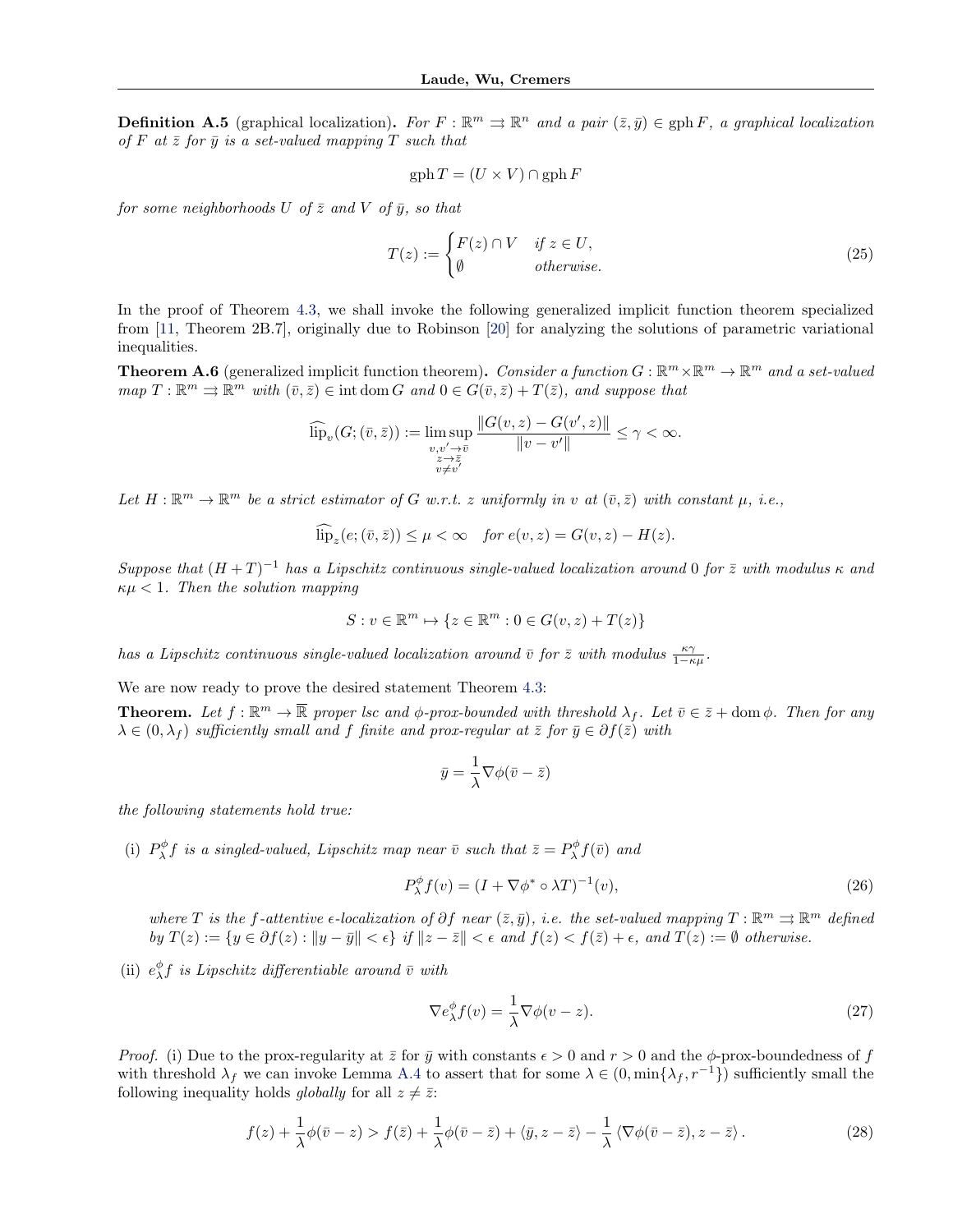By assumption  $\bar{y} = \frac{1}{\lambda} \nabla \phi(\bar{v} - \bar{z})$  showing that

$$
f(z') + \frac{1}{\lambda}\phi(\bar{v} - z') > f(\bar{z}) + \frac{1}{\lambda}\phi(\bar{v} - \bar{z}),
$$

for any  $z' \neq \overline{z}$ . Therefore we can assert  $P^{\phi}_{\lambda} f(\overline{v}) = \overline{z}$ .

Due to the  $\phi$ -prox-boundedness of f and the coercivity of  $\phi$  we can invoke Lemma [A.2](#page-0-0) to assert that  $h(z, v) :=$  $f(z) + \frac{1}{\lambda}\phi(v-z)$  is level-bounded in *z* locally uniformly in *v*. By Lemma [3.4](#page-0-0) it follows that  $P_\lambda^\phi f(v) \neq \emptyset$  for any  $v \in \text{dom } e_{\lambda}^{\phi} f$ . Furthermore, we assert, that for any sequence  $z^{\nu} \in P_{\lambda}^{\phi} f(v^{\nu})$ ,  $v^{\nu} \to \bar{v}$  we have  $\{z^{\nu}\}\$ is bounded and all its cluster points lie in  $P^{\phi}_{\lambda} f(\bar{v}) = \bar{z}$ , meaning  $z^{\nu} \to \bar{z}$  and  $e^{\phi}_{\lambda} f(v^{\nu}) \to e^{\phi}_{\lambda}(\bar{v})$ . In addition, we have  $f(z^{\nu}) \to f(\bar{z})$ as  $e^{\phi}_{\lambda} f(v^{\nu}) = f(z^{\nu}) + \frac{1}{\lambda} \phi(v^{\nu} - z^{\nu}) \rightarrow e^{\phi}_{\lambda} f(\bar{v}) = f(\bar{z}) + \frac{1}{\lambda} \phi(\bar{v} - \bar{z})$ . Overall this shows, that for any *v*, sufficiently near  $\bar{v}$  we have  $z \in P^{\phi}_{\lambda} f(v)$ ,  $||z - \bar{z}|| < \epsilon$ ,  $|f(z) - f(\bar{z})| < \epsilon$  and  $||\frac{1}{\lambda} \nabla \phi(v - z) - \bar{y}|| < \epsilon$ , due to the continuity of  $\nabla \phi$  on a neighborhood of  $\bar{v} - \bar{z}$ . From applying Fermat's rule [\[22,](#page-5-0) Theorem 10.1] to  $P^{\phi}_{\lambda} f(v)$  we obtain

$$
\frac{1}{\lambda}\nabla\phi(v-z)\in\partial f(z),
$$

and we can assert that  $\frac{1}{\lambda} \nabla \phi(v - z) \in T(z)$  via the arguments above. This shows that

$$
\emptyset \neq P_{\lambda}^{\phi} f(v) \subset \left( T - \frac{1}{\lambda} \nabla \phi(v - \cdot) \right)^{-1} (0), \tag{29}
$$

where  $\partial f$  is replaced by *T*. It is straightforward to verify, using the fact  $(\nabla \phi)^{-1} = \nabla \phi^*$  from Lemma [3.2,](#page-0-0) that

$$
\left(T - \frac{1}{\lambda} \nabla \phi(v - \cdot)\right)^{-1} (0) = (I + \nabla \phi^* \circ \lambda T)^{-1}(v).
$$

We proceed showing that  $(I + \nabla \phi^* \circ \lambda T)^{-1}$  is a single-valued Lipschitz map in a neighborhood of  $\bar{v}$ . Via the inclusion above this means that  $P_{\lambda}^{\phi} f = (I + \nabla \phi^* \circ \lambda T)^{-1}$  on this neighborhood.

To this end, consider the function  $h : \mathbb{R}^m \times \mathbb{R}^m \times \mathbb{R}^m \to \overline{\mathbb{R}}$  defined via  $h(v,\xi,z) := f(z) + \frac{1}{\lambda} \phi(v-z) - \langle \xi, z \rangle$ . In view of Lemma [A.2](#page-0-0) we assert that  $h(v,\xi,z)$  is level-bounded in *z* locally uniformly in  $(v,\xi)$ . Through [\[22,](#page-5-0) Theorem 1.17] we know that for any sequence  $\xi^{\nu} \to 0$  with  $\inf_{z \in \mathbb{R}^m} h(\bar{v}, \xi^{\nu}, z) < \infty$  there is  $z^{\nu} \in \arg \min_{z \in \mathbb{R}^m} h(\bar{v}, \xi^{\nu}, z) \neq \emptyset$ with  $z^{\nu} \to \bar{z} = \arg \min_{z \in \mathbb{R}^m} h(\bar{v}, 0, z) = P^{\phi}_{\lambda} f(\bar{v})$  and  $\inf_{z \in \mathbb{R}^m} h(\bar{v}, \xi^{\nu}, z) \to \inf_{z \in \mathbb{R}^m} h(\bar{v}, 0, z) = e^{\phi}_{\lambda} f(\bar{v}).$ 

From applying Fermat's rule [\[22,](#page-5-0) Theorem 10.1] to the minimization problem above we know that  $\xi^{\nu} + \frac{1}{\lambda} \nabla \phi (\bar{v} - \bar{v})$  $z^{\nu}$ )  $\in \partial f(z^{\nu})$  and for  $\nu$  sufficiently large we have that  $\|\xi^{\nu} + \frac{1}{\lambda} \nabla \phi(\bar{v} - z^{\nu}) - \bar{y}\| \leq \epsilon$  due to the continuity of  $\nabla \phi$  on a neighborhood of  $\bar{v} - \bar{z}$ . In addition, we have  $f(z^{\nu}) \to f(\bar{z})$  as  $\inf_{z \in \mathbb{R}^m} h(\bar{v}, \xi^{\nu}, z) = f(z^{\nu}) + \frac{1}{\lambda} \phi(\bar{v} - z^{\nu}) - \langle \xi^{\nu}, z^{\nu} \rangle \to$  $e^{\phi}_{\lambda} f(\bar{v}) = f(\bar{z}) + \frac{1}{\lambda} \phi(\bar{v} - \bar{z})$ . Overall this means that for any  $\xi$  sufficiently near 0 we have:

$$
\xi \in T(z) - \frac{1}{\lambda} \nabla \phi(\bar{v} - z),
$$

for some *z* near  $\bar{z}$ , and  $\partial f$  is interchangeable with *T*.

Now pick any  $(z^1, y^1), (z^2, y^2) \in \text{gph } T$ . Then it follows from [\(11\)](#page-0-0) that

$$
f(z^2) \ge f(z^1) + \langle y^1, z^2 - z^1 \rangle - \frac{r}{2} \| z^2 - z^1 \|^2,
$$
\n(30)

$$
f(z1) \ge f(z2) + \langle y2, z1 - z2 \rangle - \frac{r}{2} ||z1 - z2||2,
$$
 (31)

and furthermore, due to Assumption (A3) and [\[4,](#page-5-0) Proposition 2.10] we have that

$$
B_{\phi(\bar{v}-\cdot)}(z^2, z^1) = \phi(\bar{v} - z^2) - \phi(\bar{v} - z^1) + \langle \nabla \phi(\bar{v} - z^1), z^2 - z^1 \rangle \ge \frac{\mu}{2} \|z^2 - z^1\|^2.
$$

for some  $\mu > 0$ . Then we have

$$
\phi(\bar{v} - z^2) \ge \phi(\bar{v} - z^1) - \langle \nabla \phi(\bar{v} - z^1), z^2 - z^1 \rangle + \frac{\mu}{2} \| z^2 - z^1 \|^2,
$$
\n(32)

$$
\phi(\bar{v} - z^1) \ge \phi(\bar{v} - z^2) - \langle \nabla \phi(\bar{v} - z^2), z^1 - z^2 \rangle + \frac{\mu}{2} \|z^1 - z^2\|^2.
$$
 (33)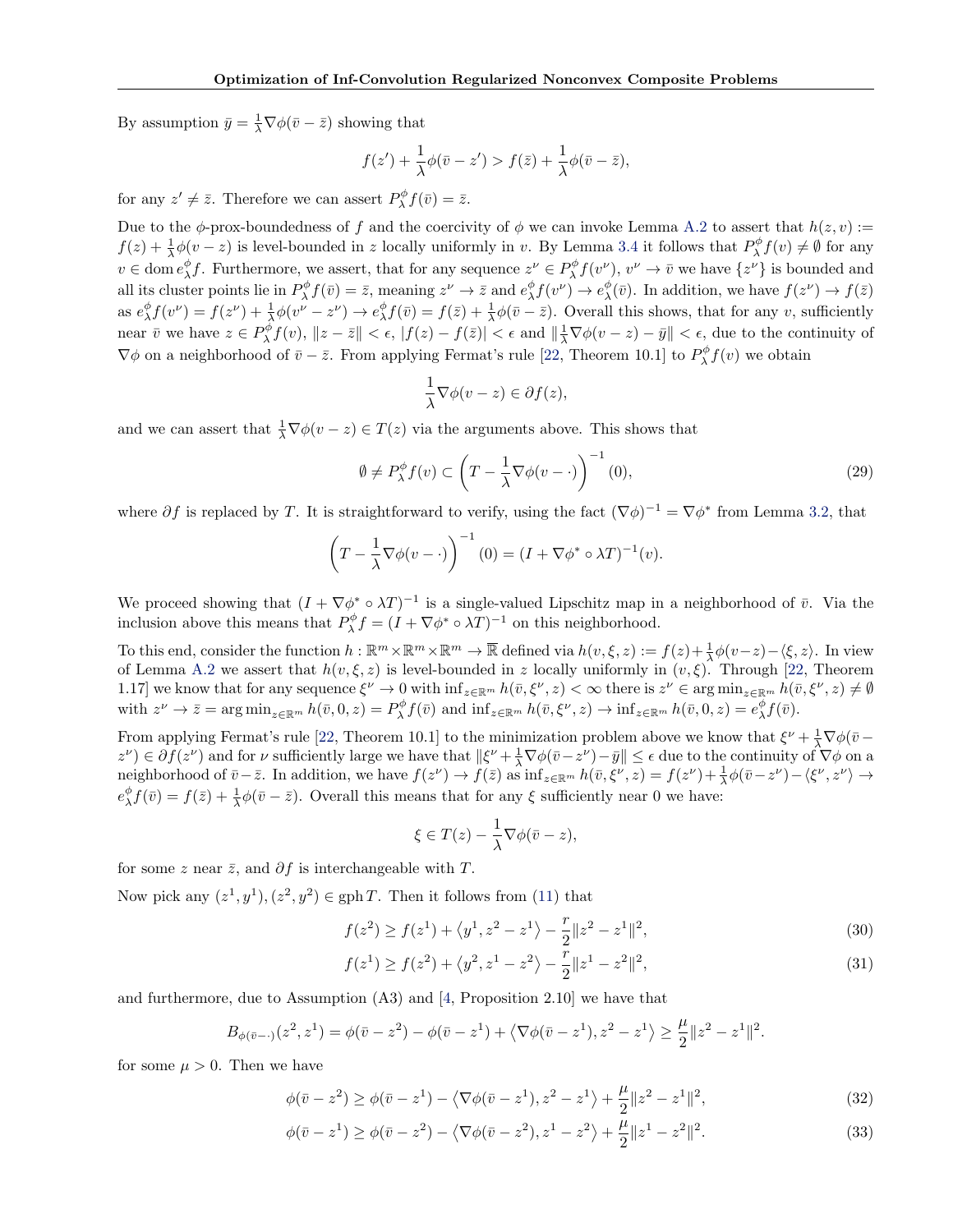Summing the four inequalities yields for  $\xi^1 := y^1 - \frac{1}{\lambda} \nabla \phi(\bar{v} - z^1)$  and  $\xi^2 := y^2 - \frac{1}{\lambda} \nabla \phi(\bar{v} - z^2)$ :

$$
\langle z^1 - z^2, \xi^1 - \xi^2 \rangle \ge (\frac{\mu}{\lambda} - r) \|z^1 - z^2\|^2,
$$
\n(34)

Consequently, the map  $T - \frac{1}{\lambda} \nabla \phi(\bar{v} - \cdot)$  is  $(\frac{\mu}{\lambda} - r)$ -strongly monotone.

Define  $H(z) := -\frac{1}{\lambda} \nabla \phi(\bar{v} - z)$ ,  $G(v, z) := -\frac{1}{\lambda} \nabla \phi(v - z)$  and  $e(v, z) := G(v, z) - H(z)$ . Then the above argument implies that  $\xi \mapsto (T+H)^{-1}(\xi)$  is a single-valued,  $(\frac{\mu}{\lambda}-r)^{-1}$ -Lipschitz map in a neighbourhood of 0 such that  $0 \in T(\bar{z}) + G(\bar{v}, \bar{z})$ . Due to Assumption (A3) and [\[4,](#page-5-0) Proposition 2.10]  $\nabla \phi$  is Lipschitz on a neighbourhood of  $\overline{v} - \overline{z} \in \text{int dom } \phi$  and we may conclude that  $\widehat{\text{lip}}_{v}(G; (\overline{v}, \overline{z}))$  and  $\widehat{\text{lip}}_{z}(e; (\overline{v}, \overline{z}))$  are finite. This implies that *H* is a strict estimator of *G* w.r.t. *z* uniformly in *v* at  $(\bar{v}, \bar{z}) \in \text{int dom } G$ . Invoking Theorem [A.6,](#page-2-0) we assert that  $v \mapsto \{z \in \mathbb{R}^m : 0 \in G(v, z) + T(z)\}$  has a single-valued, Lipschitz localization around  $\bar{v}$  for  $\bar{z}$ . Since  $\bar{z} = P_\lambda^\phi f(\bar{v})$ is single-valued at  $\bar{v}$  and for any *v* near  $\bar{v}$  and  $z \in P^{\phi}_{\lambda} f(v)$  it holds that *z* is near  $\bar{z}$ , we may conclude that  $P_{\lambda}^{\phi} f(v) = \{z \in \mathbb{R}^m : 0 \in G(v, z) + T(z)\}$  is single-valued and Lipschitz on a neighborhood of  $\bar{v}$ .

(ii) Let  $(z, v)$ ,  $(z', v')$  be sufficiently close to  $(\bar{z}, \bar{v})$  with  $z = P^{\phi}_{\lambda} f(v)$ ,  $z' = P^{\phi}_{\lambda} f(v')$ . Then, by Fermat's rule [\[22,](#page-5-0) Theorem 10.1] it holds  $y \in \partial f(z)$  such that  $y = \frac{1}{\lambda} \nabla \phi(v - z)$ . Furthermore, by assumption the subgradient inequality [\(11\)](#page-0-0) holds true at  $(z, y) \in \text{gph } T$ . This means in particular that *y* is a proximal subgradient [\[22,](#page-5-0) Definition 8.45] of *f* at *z*. In view of [\[22,](#page-5-0) Proposition 8.46 (e)], we assert  $y \in \partial f(z)$ . Thus (and using the differentiability of  $\phi$  on dom  $\phi$ ) one can derive

$$
e_{\lambda}^{\phi} f(v') - e_{\lambda}^{\phi} f(v) = f(z') - f(z) + \frac{1}{\lambda} \phi(v' - z') - \frac{1}{\lambda} \phi(v - z)
$$
  
\n
$$
\geq \langle y, z' - z \rangle + o(\|z' - z\|) + \frac{1}{\lambda} \langle \nabla \phi(v - z), (v' - v) - (z' - z) \rangle + o(\|(v' - v) - (z' - z)\|).
$$
\n(35)

Using the conclusion from (i) that  $v \mapsto z$  is a Lipschitz map near  $\bar{v}$  there is some  $\alpha$  such that

$$
||z'-z|| \leq \alpha ||v'-v||.
$$

This shows that  $o(||(v' - v) - (z' - z)||) + o(||z' - z||) = o(||v' - v||)$  and we get from (35) that

$$
e^{\phi}_{\lambda} f(v') - e^{\phi}_{\lambda} f(v) - \frac{1}{\lambda} \langle \nabla \phi(v-z), v' - v \rangle \ge o(\|v' - v\|). \tag{36}
$$

On the other hand, we have

$$
e^{\phi}_{\lambda} f(v') = \inf_{z''} f(z'') + \frac{1}{\lambda} \phi(v' - z'') \le f(z) + \frac{1}{\lambda} \phi(v' - z).
$$
 (37)

Due to the differentiability of  $\phi$ , we have

$$
\phi(v'-z) = \phi(v-z) + \langle \nabla \phi(v-z), v'-v \rangle + o(||v'-v||). \tag{38}
$$

This yields

$$
e_{\lambda}^{\phi} f(v') - e_{\lambda}^{\phi} f(v) \le f(z) + \frac{1}{\lambda} \phi(v' - z) - f(z) - \frac{1}{\lambda} \phi(v - z)
$$
  
= 
$$
\frac{1}{\lambda} \langle \nabla \phi(v - z), v' - v \rangle + o(||v' - v||).
$$
 (39)

Combining (36) and (39), we conclude that  $e^{\phi}_{\lambda} f$  is differentiable at *v* and  $\frac{1}{\lambda} \nabla \phi(v-z) = \nabla e^{\phi}_{\lambda} f(v)$ . Since furthermore  $\nabla \phi$  is Lipschitz around  $\bar{v} - \bar{z}$  it holds that  $\nabla e_{\lambda}^{\phi} f$  is the composition of two locally Lipschitz maps and therefore Lipschitz around  $\bar{v}$ .

## References

[1] H. Attouch, J. Bolte, P. Redont, and A. Soubeyran. Proximal alternating minimization and projection methods for nonconvex problems: An approach based on the Kurdyka-Lojasiewicz inequality. *Mathematics of Operations Research*, 35:438–457, 2010.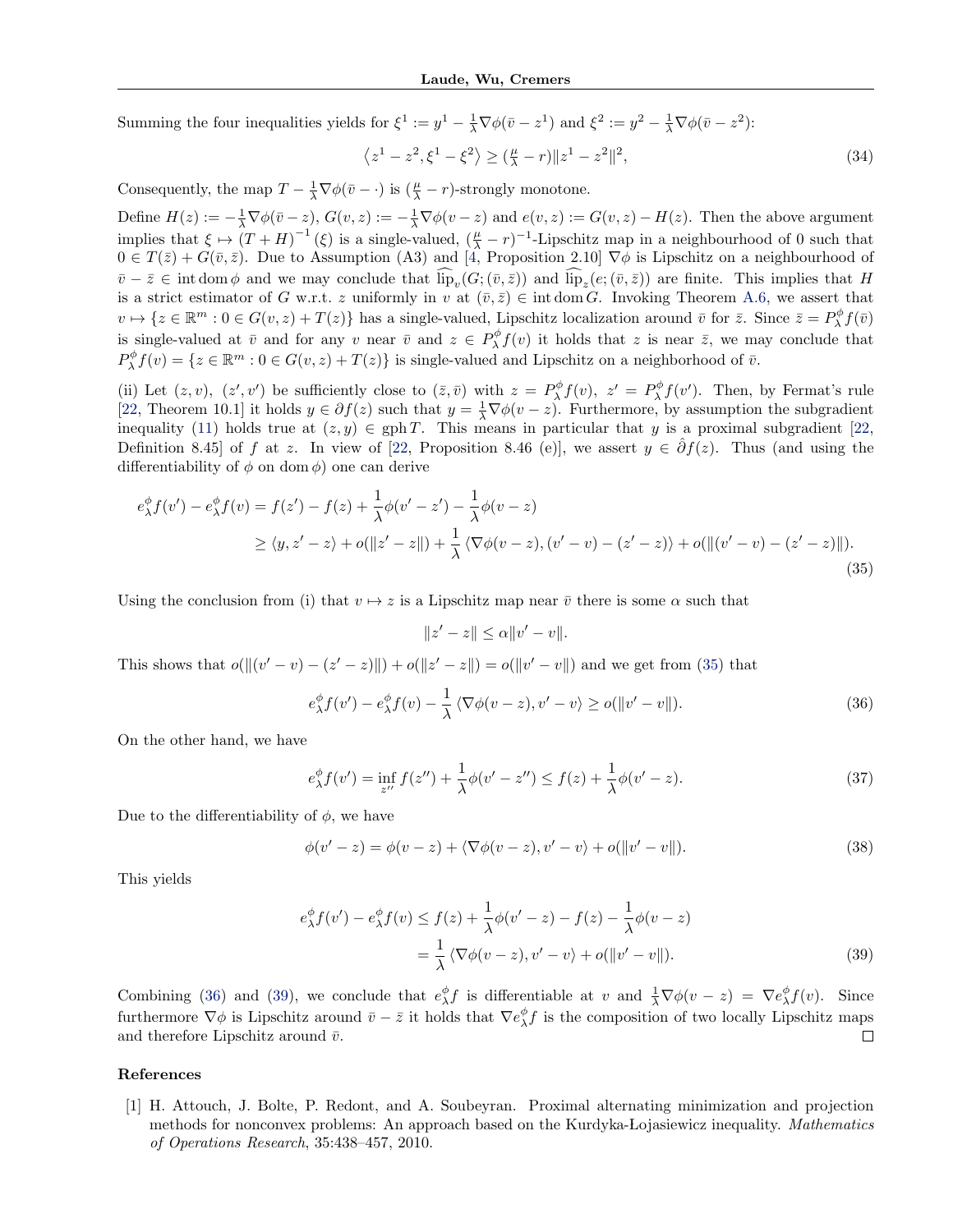- <span id="page-5-0"></span>[2] A. Auslender. *Optimisation: M´ethodes Num´eriques*. Masson, 1976.
- [3] H. H. Bauschke, J. M. Borwein, and P. L. Combettes. Bregman monotone optimization algorithms. *SIAM Journal on Control and Optimization*, 42(2):596–636, 2003.
- [4] H. H. Bauschke and A. S. Lewis. Dykstras algorithm with Bregman projections: A convergence proof. *Optimization*, 48(4):409–427, 2000.
- [5] D. P. Bertsekas and J. N. Tsitsiklis. *Parallel and Distributed Computation: Numerical Methods*. Prentice-Hall, Inc., Upper Saddle River, NJ, USA, 1989.
- [6] J. Bolte, S. Sabach, and M. Teboulle. Proximal alternating linearized minimization for nonconvex and nonsmooth problems. *Mathematical Programming*, 146(1-2):459–494, 2014.
- [7] Y. Censor and S. A. Zenios. Proximal minimization algorithm with D-functions. *Journal of Optimization Theory and Applications*, 73(3):451–464, 1992.
- [8] P. Chaudhari, A. Oberman, S. Osher, S. Soatto, and G. Carlier. Deep relaxation: partial differential equations for optimizing deep neural networks. *Research in the Mathematical Sciences*, 5(3):30, 2018.
- [9] P. L. Combettes and N. N. Reyes. Moreau's decomposition in Banach spaces. *Mathematical Programming*, 139(1-2):103–114, 2013.
- [10] Damek Davis and Dmitriy Drusvyatskiy. Stochastic model-based minimization of weakly convex functions. *SIAM Journal on Optimization*, 29(1):207–239, 2019.
- [11] A. L. Dontchev and R. T. Rockafellar. *Implicit Functions and Solution Mappings: A View From Variational Analysis*. Springer, New York, 2009.
- [12] E. Laude, T. Wu, and D. Cremers. A nonconvex proximal splitting algorithm under Moreau-Yosida regularization. In *Artificial Intelligence and Statistics (AISTATS)*, 2018.
- [13] Y. LeCun, L. Bottou, Y. Bengio, and P. Haffner. Gradient-based learning applied to document recognition. *Proceedings of the IEEE*, 86(11):2278–2324, 1998.
- [14] C. Lescarret. Applications "prox" dans un espace de Banach. *Comptes Rendus de l'Acad´emie des Sciences de Paris S´erie A*, 265:676–678, 1967.
- [15] A. S. Lewis, D. R. Luke, and J. Malick. Local linear convergence for alternating and averaged nonconvex projections. *Foundations of Computational Mathematics*, 9(4):485–513, 2009.
- [16] J.-J. Moreau. Fonctions convexes duales et points proximaux dans un espace Hilbertien. *Comptes Rendus de l'Acad´emie des Sciences de Paris S´erie A*, 255:2897–2899, 1962.
- [17] J.-J. Moreau. Proximité et dualité dans un espace hilbertien. *Bulletin de la Société Mathématique de France*, 93(2):273–299, 1965.
- [18] P. Ochs. Local convergence of the heavy-ball method and iPiano for non-convex optimization. *Journal of Optimization Theory and Applications*, 177:153–180, 2018.
- [19] R. A. Poliquin and R. T. Rockafellar. Prox-regular functions in variational analysis. *Trans. Amer. Math. Soc.*, 348:1805–1838, 1996.
- [20] S. M. Robinson. Strongly regular generalized equations. *Mathematics of Operations Research*, 5:43–62, 1980.
- [21] R. T. Rockafellar. *Convex Analysis*. Princeton University Press, New Jersey, 1970.
- [22] R. T. Rockafellar and R. J.-B. Wets. *Variational Analysis*. Springer, New York, 1998.
- [23] I. Sutskever, J. Martens, G. Dahl, and G. Hinton. On the importance of initialization and momentum in deep learning. In *International Conference on Machine Learning (ICML)*, pages 1139–1147, 2013.
- [24] M. Teboulle. Entropic proximal mappings with applications to nonlinear programming. *Mathematics of Operations Research*, 17(3):670–690, 1992.